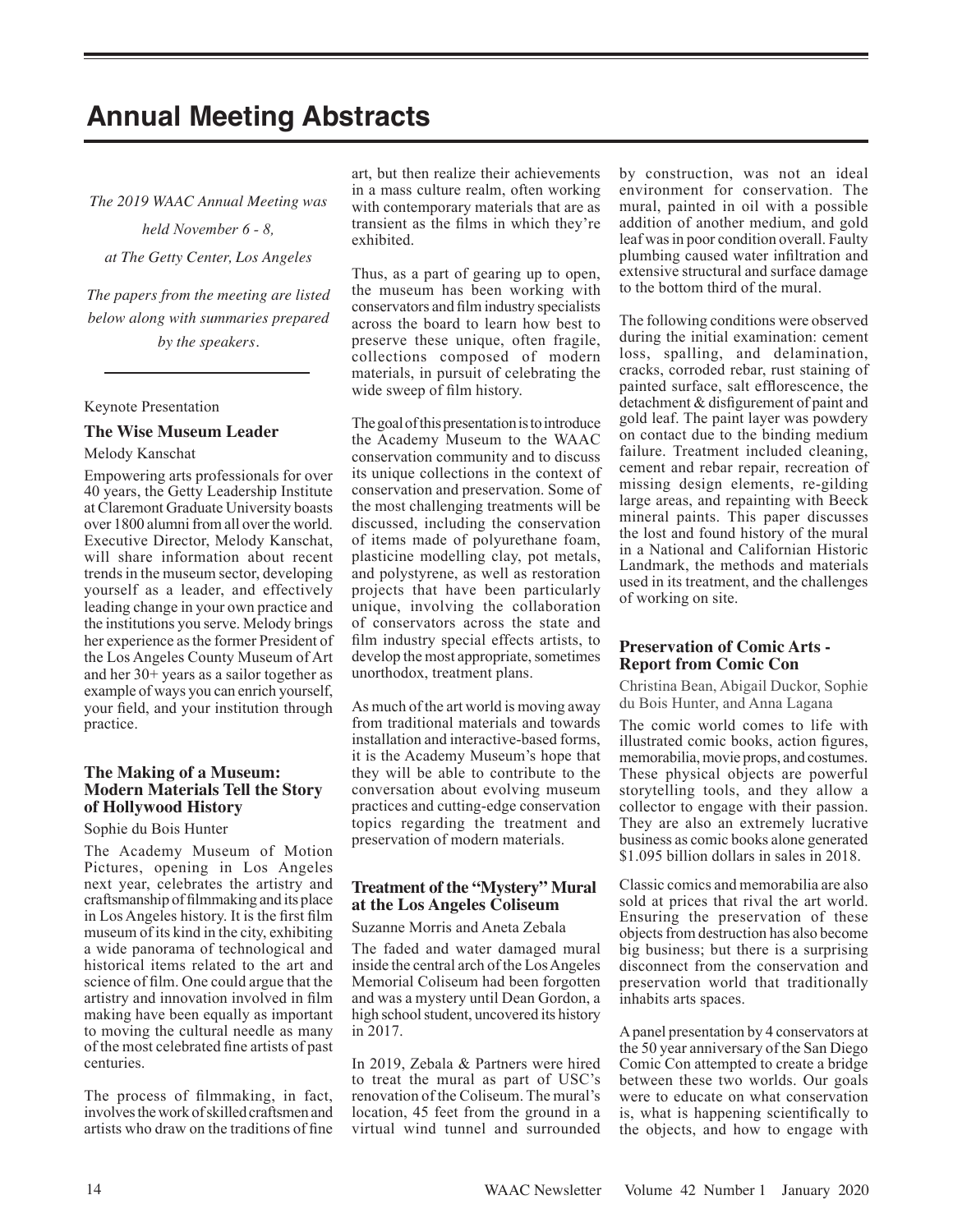preservation suppliers to get good quality storage products. The information was welcomed and well received across the board – though there was some confusion as to the finer points of long term storage. We also learned a lot about the decision making of collectors and creators as well. We will discuss all that we have learned as well as our hopes for future collaboration projects across these two realms.

# **A Collaborative Celebration of Community History**

#### Mostyn Gale

The "discovery" of a historic clock in the Santa Barbara (California) county courthouse led to a remarkable collaboration amongst diverse professionals to create a new space for community celebration all centered on a historic, dynamic object in desperate need of conservation.

A horological conservator meets with an educator in 2010 to "show off" his love for a Seth Thomas tower clock that had been keeping time for the city since it was installed in 1929. This "chance" meeting sparked a collaboration with the county architect (responsible for preservation of all county historic buildings), a horological museum professional, a self-educated inventor, a local philanthropist, an artist, and other craftspeople to create an attractive space for the public to learn, be inspired, and appreciate our history.

The 1929 tower clock (which was limping along) was repaired and restored to its full capacity, ringing bells that had never been rung. The walls were surrounded by a 70 ft. mural depicting the history of time and timekeeping, and the ceiling was decorated with five miles of fiberoptic "heavens." A plywood wall to the stairwell previously blocked the view of the clock. The plywood was replaced with glass, providing a two storied view of the restored clock and bells.

A Southern California gem, this project was winner of the National Association of Watch and Clock Collectors' craft contest for Best Public Clock Restoration in 2012. It also won the Santa

Barbara Beautiful Award for Historic Revitalization in 2013 and was awarded the California Governor's award for Historic Preservation in 2015.

# **Conservation of Mary Corse White Light Paintings**

#### Linnaea E. Saunders

Since the mid 1960s, the Los Angeles based artist Mary Corse has been creating a large body of work that explores the boundaries of light, space, abstract painting, and object. Her work includes both large and small-scale canvases, large-scale ceramic work, and light boxes that defy gravity and visible sources of illumination. The focus of this paper will be an introduction to Corse's work and a discussion of the conservator's role in treatment and care of the canvas paintings.

Prior to 2016, the majority of "restoration" of Corse's work fell to the artist herself or her longtime assistant. With increased national and international recognition of her work, Corse's gallery representation has recognized the importance of a conservator's perspective and input in the treatment, handling and installation of pieces, and discussions with the artist about troubleshooting materials and application methods.

In this role, the conservator is collaborating with the artist, the artist's assistant, preparators, and gallery stakeholders. One aspect of this work is treatment of historical works that have been removed from their stretchers and rolled, resulting in unique treatment concerns. This ongoing work has been a challenging and rewarding experience that has caused the conservator to reconsider her role and responsibility in the ongoing legacy of this (and other) artist(s).

# **Mounting Barkcloth with Rare Earth Magnets: The Compression and Fiber Resiliency Answer**

## Gwen Spicer

The use of magnets to mount barkcloth is common, yet details of the specific techniques used have not been adequately documented. An investigation of magnetic systems globally was made and found that while all current systems use 'point fasteners' on the surface of the cloth, this is where the similarities end. The unresolved question for mounting barkcloth is the potential for compression. Compression is a significant issue for art works on paper, especially when magnets are located on the face. How are backcloth and paper similar or different?

While researching various materials frequently placed together and used within a magnetic mounting system, otherwise known as 'the gap,' some interesting ancillary results were found. Materials are typically selected for their archival value, which includes their longterm stability. Over time, a set of preferred materials became well established; these encompass both natural and synthetic materials, woven and non-woven alike. The phrase 'like with like' is often used when materials are selected. This longheld philosophy should be reexamined. Compression relates to an object's ability to regain shape once a force is applied, one aspect of its resiliency. It appears that barkcloth is less likely to experience compression than does paper, although both media are cellulosic.

Cellulose is rated a low resilience fiber, when compared to proteins and polyester. These materials most likely have different compression potentials due to the different ways in which paper and barkcloth are prepared. This and other surface phenomena will be discussed. The investigation will briefly summarize why the 'point fastener' system appears to be favored over 'large area pressure.'

#### **Characterization of Rust Stains on Beaded Hide Garments**

Beth Knight, Edward P. Vicenzi, and Thomas Lam

Cut steel beads are sometimes used as design accents on beaded brain tanned hide garments from Native American Plains tribes dating to the late 19th to early 20th centuries. The sinew thread used to secure these beads is generally robust, but sinew stained by rusting beads is often weakened and breaks, resulting in bead loss.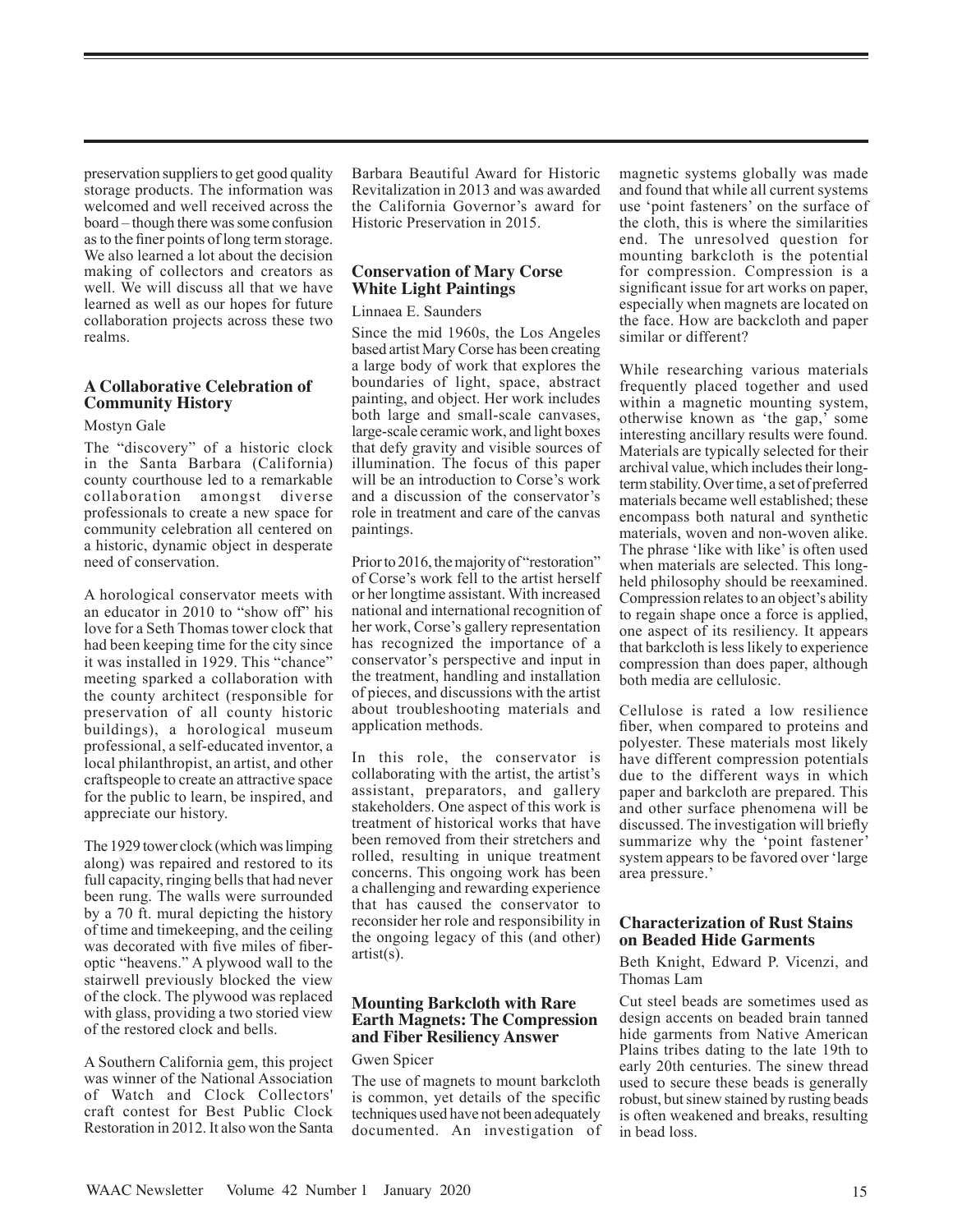Rust is a combination of iron oxides that can vary in composition and removal mechanisms depending on its formation. There has been little research into characterizing rust stains on historic textiles and costumes, especially leather and hide where iron stains complex with the proteins. Mellon Fellowship research undertaken at the National Museum of the American Indian aimed to characterize rust staining on beaded hide garments and explore stain reduction treatment methods for sinew and brain tanned hide.

Beads, stained hide, and stained sinew were analyzed by Ed Vicenzi and Thomas Lam of the Museum Conservation Institute using scanning electron microscopy and energy dispersive x-ray spectrometry (SEM-EDS) to characterize the iron oxides. Goethite, akaganeite, and ferric chloride were identified. The iron (III) ions of these corrosion products are pernicious and insoluble. Hydroxybenzyl ethylenediamine (HBED) is an effective iron (III) chelator used in the medical field, but its expense has limited its broad use in conservation.

Other iron (III) chelators derived from medical applications may be useful in conservation, especially small lipophilic chelators that can easily penetrate proteinaceous materials. Pyridoxal isonicotinoyl hydrazone (PIH) is a medically effective iron (III) chelator that can be synthesized for less cost than HBED. The chelating capabilities of PIH and HBED are compared for treating rust stained sinew and hide with the ultimate goal of aiding in the prevention of losses caused by rust stains.

# **Conserving Weathering Steel Sculpture**

#### Rowan Geiger, Sarah Johnson, and Christine Haynes

Weathering steel became a popular material for outdoor sculptures in part due to its protective layer of compact corrosion. Instead of preventing corrosion, weathering steel corrodes naturally and immediately, forming a compact rust layer that is relatively protective. However, environmental factors such as pooling water, acidic

bird droppings, and biogrowth can cause rapid-forming localized corrosion that jeopardizes this compact corrosion layer. Additionally, graffiti, scratches, and burnish marks can easily mar the surface.

Current methods of localized conservation treatments lead to irregularities in the surface, rarely producing desirable results for minimalist sculptures. This presentation will explore procedures for examination and conservation of outdoor weathering steel sculptures during the time of manufacture, during installation planning and implementation, and during its continued preservation maintenance. Themes will include how to collaborate with artists, manufacturers, installation crews, and clients in addition to providing tangible treatment options.

# **XRF Training for Conservators: Reconsidering the Learning Process**

Lynn Lee, Karen Trentelman, Aniko Bezur, and Maggi Loubser

X-ray fluorescence (XRF) spectroscopy, as a non-invasive, in situ technique, is frequently used as the first, if not the only, analytical tool applied in the study of materials comprising works of art. XRF analysis and interpretation are not always straightforward for complex objects, however, in many institutions the responsibility for operating the instrument and interpreting the results frequently falls to non-specialists.

Teaching XRF to non-specialists, whose background in science may vary, requires an approach that incorporates hands-on application, highlighting the challenges specific to cultural heritage objects. In addition, for those who might not use XRF regularly, periodic refresher training may be needed. The Getty Conservation Institute, in collaboration with the Yale Institute for the Preservation of Cultural Heritage, have created a unique teaching approach designed specifically for conservators utilizing XRF for the study of works of art.

The students are taught using an engaged, project-based methodology. The use of mock-ups designed to simulate real world challenges, lectures on fundamentals and how they are applied to specific examples observed in cultural heritage materials, and the application of skills to real objects are the bedrock of the methodology. Since many students bring with them specialized knowledge of the objects' history and condition, an important part of the teaching program is to empower the students to utilize their expertise to identify the questions that can be specifically answered by XRF for a fuller understanding of the objects.

#### **On a Roll: Drawings beyond the Frame**

## Jan Burandt

Oversized drawings are becoming more commonplace in museum collections and they present challenges for storage, framing, installation, and treatment. Every drawing of large scale requires coordinated teamwork at every step between conservation and the preparatory team.

This paper will discuss encounters with recently installed drawings from  $10 - 30$ in width - including practical solutions used to adapt artist-specified methods of installation. Works by John Cage, Trisha Brown, and Siah Armajani will be discussed. Complications encountered include preservation of intentionally distressed paper surfaces and grappling with a 222" translucent polyester film substrate.

# **Community Resiliance: Reflections of a Shaky Day**

#### Monica Shah and Sarah Owens

On the morning of November 30, 2018, a 7.1 magnitude earthquake was centered 10 miles north of Anchorage. The Anchorage Museum suffered damage to both the building and collections. Along with facilities and exhibition staff, collections staff worked diligently to reopen the museum to the public. It was an important event to show the resiliency of our community and provided a place of welcome for those dealing with many uncertainties during the aftermath. For the first few months, staff were focused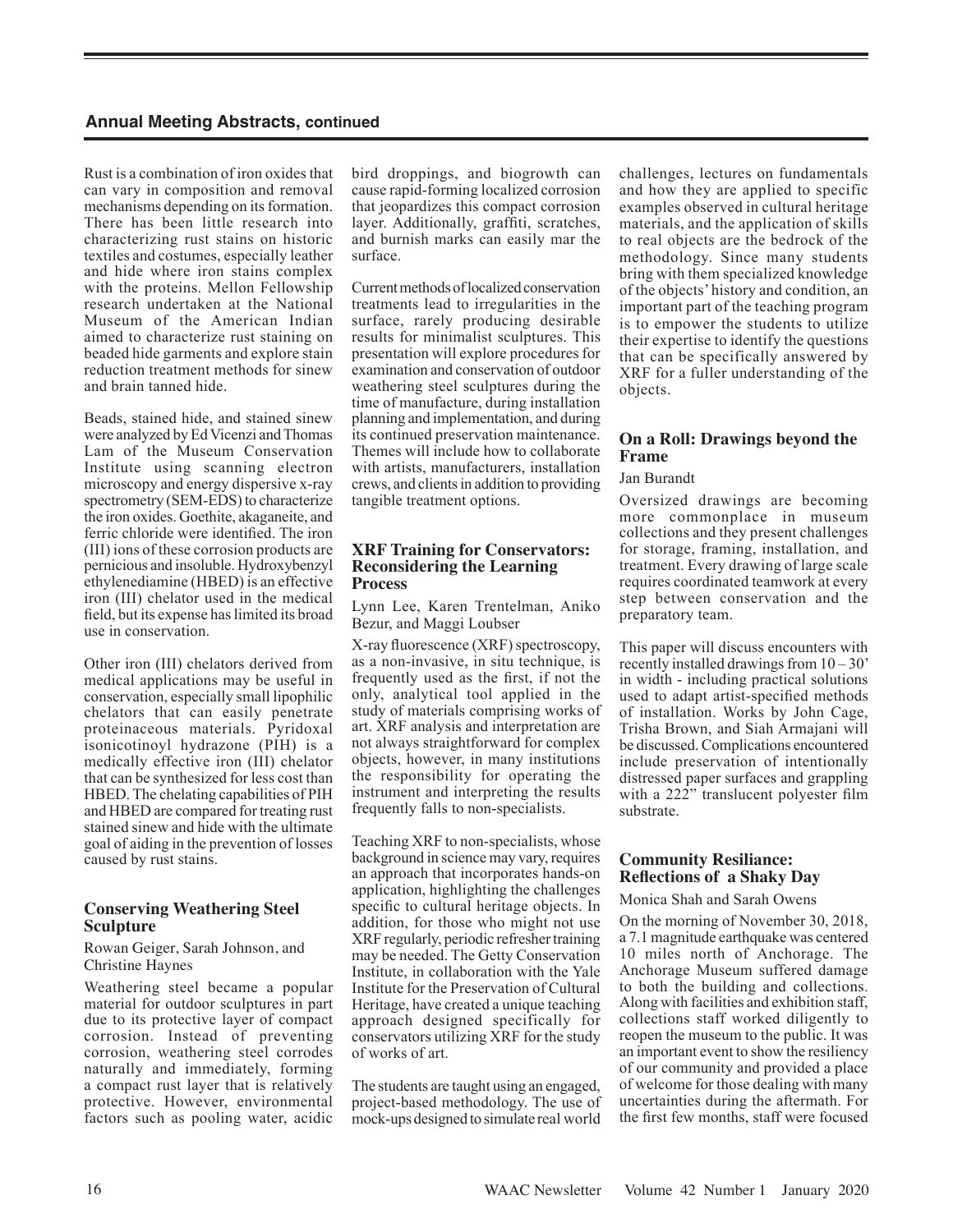on response. Now, with more than nine months since the event, museum staff are able to reflect and analyze the response, precautions, and changes implemented. This paper will present an analysis of precautions taken and how those mitigated additional damage – from emergency plan and procedures, to storage and exhibition mounts.

# **Preserving Harald Szeemann's 1974 Exhibition,** *Grandfather: A Pioneer Like Us*

#### Melissa Huddleston

In 1974, trailblazing Swiss curator Harald Szeemann curated an exhibition about his late grandfather, a beautician by trade. Staged in the curator's own apartment, the eshibition was composed of over fifteen hundred objects, including family documents, photographs, artworks, clothing, household items, and a dazzling array of hair styling accoutrements dating to the 1920s and 30s.

The project was not only a personal homage to his ancestor, but also a selfreflexive examination of conventions of value, meaning, and the agency of the curator. When the Getty Research Institute acquired the Harald Szeemann Archive in 2011, numerous objects from *Grandfather, A Pioneer Like Us* were rediscovered within the archive. When the GRI embarked on a Szeemann retrospective titled *Museum of Obsessions,* which opened in 2017, it was decided to reconstruct the 1974 exhibition as part of it.

The exhibition process is by nature collaborative, and this was highlighted in *Grandfather, A Pioneer Like Us* both because of the complex amalgam of materials included and because of its character of historical reconstruction. Curators and conservators worked in close collaboration conducting extensive analysis of photo documentation from the original exhibition and research into Szeemann's practice in order to establish methodologies for an accurate reconstruction.

After years of use or neglect, many of the original items were severely damaged, stained, or even vandalized. The overall goal was for the items to appear as they did in the 1974 exhibition, and not in overly good condition. Hence, establishing appropriate levels of treatment for each individual object was an especially challenging balancing act.

Collaboration between conservators from different disciplines and conservation scientists was also crucial to the success of the project due to the huge variety of materials in the exhibition. This included early celluloid plastics, casein plastics, bone, tortoise shell, fur, leather, textiles, dyes, a variety of woods, antique glass, hair, reverse glass paintings, gilded frames, taxidermy, oil paintings, printed ephemera, photographs, shells, silver, copper alloys, porcelain, ceramics, wax, plaster, and paper mâché.

Finally, the practical challenges of safely installing the objects were manyfold and only could have been met through extensive collaboration between conservators, mount makers, and preparators as well as specialists outside of the field (including prop artists, a wig maker, and a taxidermist). After a five venue world tour, the exhibition will return to Los Angeles in September. Looking forward, new challenges in terms of storage and longterm care will need to be addressed.

## **A Culturally Collaborative Model for Conservation Decisions**

Landis Smith and Nicole Peters

Using a culturally collaborative model, an IMLS-funded project to conserve historic collections at the Museum of Indian Arts and Culture (MIAC) is underway. Pueblo potters, Navajo jewelers, and Apache basket weavers are in discussion with conservators and curators regarding accurate documentation of materials, technologies, and use as well as culturally appropriate treatment and care.

The proximity of Santa Fe to Native communities facilitates ongoing relationships and exchange, with multiple planned and impromptu visits in the museum, in Native communities, and elsewhere. Collaborative conservation decisions about the methods and extent of treatment (or no treatment) offer a more solid and holistic rationale for the decisions made. Case studies will illustrate the collaborative process employed in this project.

## **Conservation Review: Incorporating Conservators into the Acquisition of Commisioned Public Art**

Adam Fah and Janae Huber

The Washington State Arts Commission (ArtsWA) is responsible for one of the largest public art collections in the nation. The nearly 5,000 artworks that make up the State Art Collection are permanently sited in K-12 schools, colleges, universities, and state agencies spanning Washington's 71,000 square miles.

In 2010, to get a better handle on future conservation needs, our collections team created a series of tools that address materials, fabrication techniques, and placement during the artwork proposal phase. These tools—Conservation Consultation, Conservation Review, and a supplementary text titled the Materials and Fabrication Handbook—support artists in creating durable artworks for highly active public environments. They were adapted from an in-house review process created by our colleague Tin Ly, conservation manager (retired) for Broward County Public Art and Design in Florida. Conservation consultation and reviews have been integral to ArtsWA's acquisition of more than 200 artworks over the past decade.

The first artwork was acquired for Washington's State Art Collection in 1975. The collection grew to around 4,000 objects before the state invested in dedicated collection care staff, hiring a part-time collections manager in 2000. In 2005, the collections manager position became full-time, and ArtsWA limited its purchases of small, portable works in favor if site-specific commissions with a minimum budget of \$30,000. This resulted in an average of 35 artworks acquired annually, down from 166 per year. In 2007, a part-time conservation technician, the first on staff with materials and fabrication experience, was hired, and the program procured an off-the-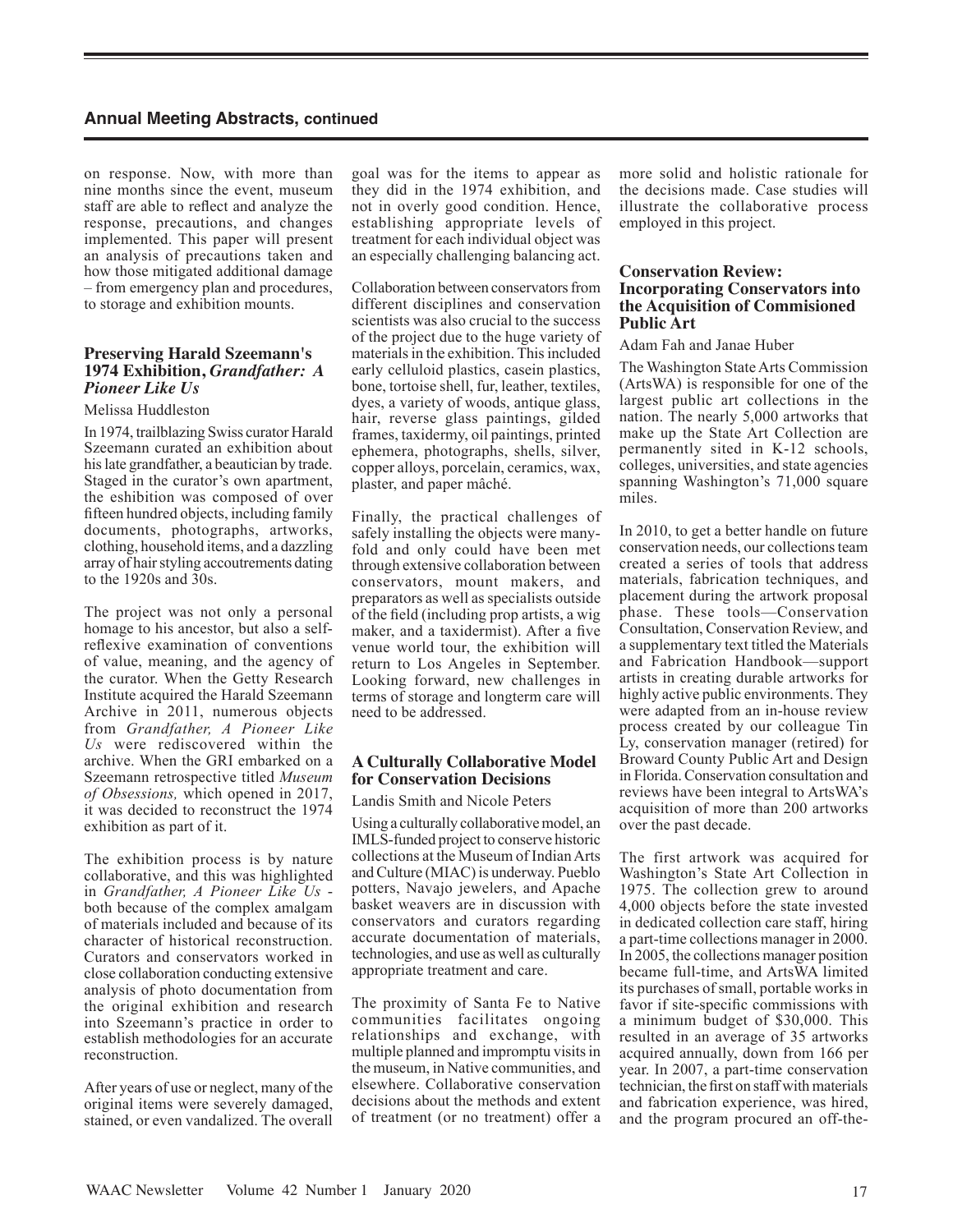shelf museum collections management database system to track artworks.

By 2008, the collections team (1 collections manager + 1/2 conservation technician) had identified many works built with inappropriate or incompatible materials, inherent vice, poor fabrication techniques, or that were inappropriately sited. These artworks demanded a significant amount of the department's limited resources and made it difficult to address the larger backlog of the collection's needs. With support from program leadership, the collections department incorporated Conservation Consultation, Conservation Review, and the Materials and Fabrication Handbook into all artwork proposal phases to reduce long-term costs and eliminate unnecessary future repairs. For more information: https://www. arts.wa.gov/public-art/

#### **Collaboration: Considering the Degradation of Polypropylene Products for Use with Collections**

Dr. Nancy Odegaard, Gina Watkinson, Dr. Kelly Simmons-Potter, Dr. B. G. Potter, Jr., Frances Willberg, and Emma Potter

In recent years the ASM conservation lab has noticed the deterioration of polypropylene used as: shelf foam in collections storage; repurposed conference bags; coverings for historic furniture and costumes, vehicles, and art; photographic slide holders and films.

We began to investigate the wider use of polypropylene-based products recommended for use in museums and wondered about its suitability. We teamed up with faculty and students in the University of Arizona Materials Science & Engineering Department to focus on accelerated aging to learn more about degradation of a suite of polypropylene materials as a result of exposure to heat, humidity, and solar irradiation. A chamber calibrated for testing solar panels in southern Arizona was employed to create an annual outdoor exposure. Our fundamental questions were:

1. Can we determine how long it takes for materials to degrade? 2. How can we measure or quantify the process of polypropylene material decomposition (yellowing, deteriorating, becoming brittle)? 3. Can one tell if a polypropylene material is about to decompose? This presentation will share the preliminary findings:

Samples: Our polypropylene degradation test suite was comprised of samples taken from an open-cell expanded foam (shelf liner), a green fabric (conference bag), a white coated fabric (grocery tote), a thin transparent film (photographic negative holder and film sheet), and a thick translucent sheet (archival folder).

The samples were evaluated and documented prior to and during the aging process. Evaluation and documentation included photography to monitor changes in the visual appearance of the samples, measurements of sample weight and mass, analysis using Fourier Transform Infrared spectroscopy (FTIR), testing with UV-Visible transmittance, examination of surface deterioration with optical microscopy, and assessment of brittleness by bend radius of curvature.

Accelerated aging took place in an environmental chamber (EC) for exposure to temperature, humidity, and irradiance typical of Tucson, AZ over an extended period. The samples were periodically extracted from the EC and examined using the range of measurement techniques, before they were replaced in the EC for further aging.

## **Mayan Stela: Packing and Transportation Studies**

#### Rita Gomez and Vincent Beltran

In February 2017, the packing team at the JPGM was presented with the task to transport a 960 lb. 97.5" high Mayan limestone with clay, *Stela with Queen Ix Mutal Ahaw*, from the de Young Museum for exhibition at two venues. The challenge was to construct an interior crate to keep the object rigid, maintain even pressure with regard to its delicate surface, and mitigate the highest percentage of events from external shock and vibration to the object during transport.

A scanned 3-dimensional image of the object, reverse engineered to create a negative contoured foam support was incorporated. Using accelerometers positioned at various locations, shock and vibration during transit were then compared for the truck, the packing crate, and the object mount to assess the performance of the system.

#### **The Artistic Practice of Alfred Mitchell: San Diego's Favorite Painter**

#### Morgan Wylder

Alfred Mitchell (1888-1972) may be San Diego's most widely recognized 20th-century plein-air painter. Initially trained at the Pennsylvania Academy of Fine Arts, Mitchell spent most of his life as a painter and painting educator in the San Diego area, eventually becoming known as the "Dean of San Diego County artists." Over his lifetime, his work evolved from more traditional, alla prima "Impressionist"-like technique to a more minimalist, sparse aesthetic.

This talk will discuss the examination of artworks, personal journals and letters, and extant art supplies of Alfred Mitchell in context to his own life and evolution, other San Diego artists, and early 20th-century painting movements in general. The San Diego History Center's collection of Mitchell's paintings, art supplies, custom-made paint boxes and French easels, and personal letters and journals provide great insight into the artist and his practice.

In addition, Balboa Art Conservation Center has treated over 30 Mitchell paintings, providing detailed examination notes about his use of varnish, re-use of substrates, etc. Paintings from the San Diego History Center and other private collectors and member institutions have been examined with microscopy, UV light, infrared reflectography, and XRF to aid in the understanding of their construction and materials. Mitchell's work is compelling because many of his works are more than simple,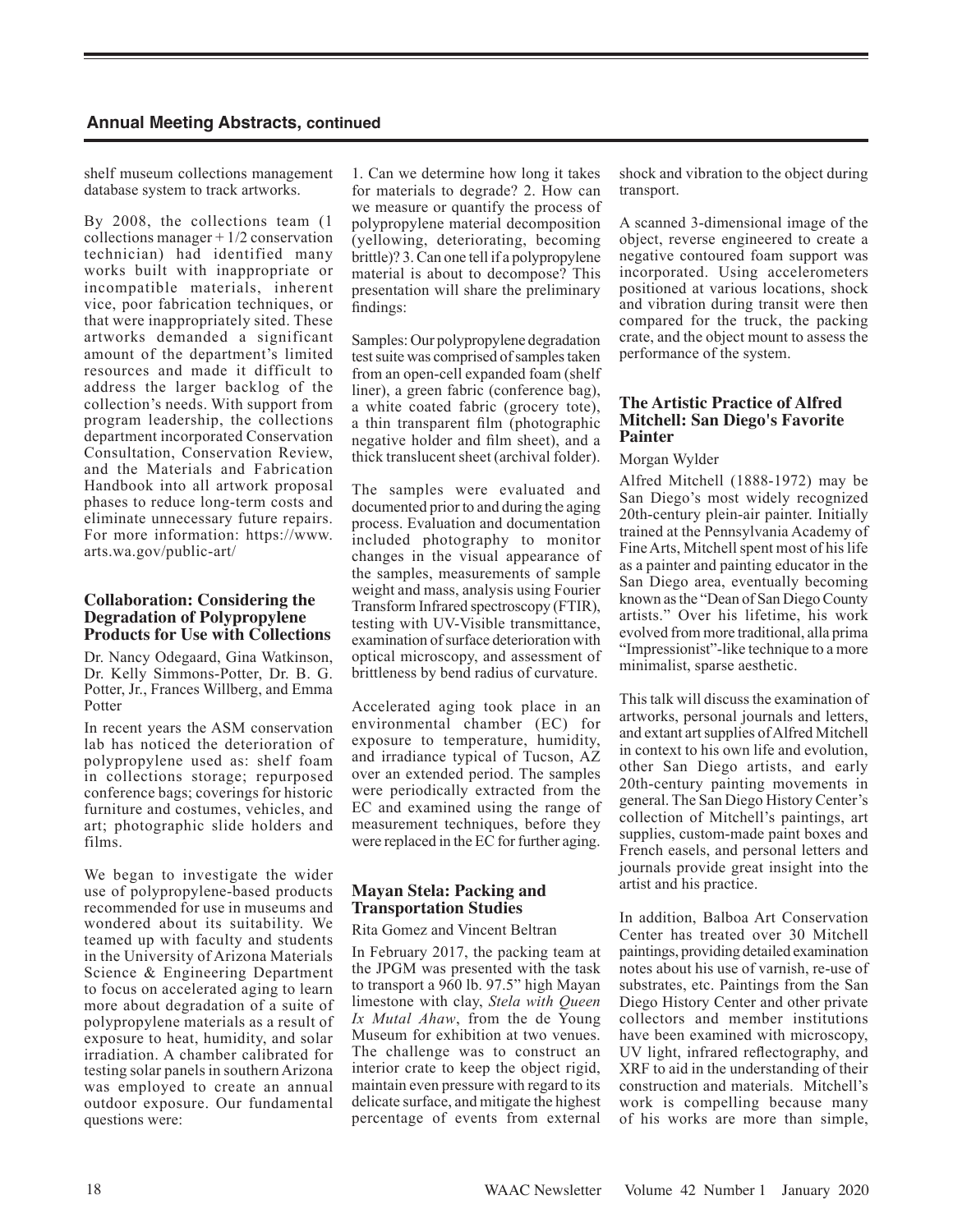decorative psuedo-Impressionist pieces we might associate with California plein-air. Well aware of international and national artistic movements of his time, Mitchell intentionally created moments of experimentation, improvisation, and even humor in his works, all the while also documenting the changing landscape of Southern California over his lifetime.

His painting materials and techniques reflect his story: a firm foundation in Academic training in concert with the less stringent, freer painting aesthetics of the California artistic climate. He used a combination of local materials, some he himself made, and specialordered European paints and mediums. He was a talented draughtsman, and yet also enjoyed allowing for instances of spontaneous abstraction, loose brushwork, and bright, rightout- of-thepaint-tube colors in his work. The story of Mitchell's painting practice is not only important to the academic understanding and conservation of his works, but also because his practice extended so far beyond himself, with his many students, collaborators, and friends in Southern California.

# **Comparison of Chinese Painting and Western Paper Conservation Techniques**

Grace Jan

For several decades, traditional Chinese painting conservation has been part of the broad field of art conservation in the United States. However, conservation professionals trained in the West are typically unfamiliar with the background, educational training, and practices of Chinese painting conservation. The Andrew W. Mellon Foundation has been working with US museums to address this disconnect, foster training, and strengthen Chinese painting conservation across established institutions on the West and East Coasts and in the Midwest. My background and training in both Chinese painting and Western paper conservation provides a perspective on both traditions. As a result, as a participant in this initiative, I am motivated to engage conservators across these traditions and increase the profile of Chinese painting conservation in the US.

During the conservation of a 20thcentury, Qing Dynasty ancestor portrait painted with ink and color on paper, a specific question arose: What treatment approaches would be taken by Western paper conservators or those without expertise in Chinese paper-based objects and might these approaches and techniques be useful or appropriate for Chinese works.

Chinese paintings have unique laminate structures composed of multiple layers of paper supporting a painted primary support with silk or paper borders constructed to achieve a flat and balanced structure that can withstand repeated handling. This painting was in poor condition, with severe creases that made it difficult to unroll flat and exhibit without extensive treatment. Following treatment using traditional Chinese and East Asian mounting techniques, it was decided that this painting would not be returned to its previous rolled format, but remounted and stored flat. This format shares properties with two-dimensional paper-based objects familiar to most Western conservators.

In order to compare and contrast treatment approaches, I surveyed several Western paper conservators about the techniques they would apply to this painting. They would normally refer this painting to a specialist, but they were able to evaluate it through photographs, providing novel ideas and treatment approaches.

This talk will present the traditional Chinese approach used to treat this painting, and Western-based treatment proposals from my colleagues. My examination of different approaches, techniques, and materials will expand our knowledge of treatment techniques across disciplinary fields, and assess if and when a combination of traditional Chinese and Western approaches is appropriate.

This talk will discuss Chinese conservation approaches and how Chinese and Western approaches can be leveraged to advance conservation practices in the US. More broadly, this exploration of approaches aims to expose Chinese art conservation to the larger community of conservators, increase the dialogue between cultures, and contribute to its integration into art conservation.

# **Collaborative Paper and Photo Conservation at the University of Washington**

#### Claire Kenny

In December 2016, the University of Washington was awarded a grant by the Andrew W. Mellon Foundation to support a new Collaborative Paper and Photograph Conservation project and hire a jointly appointed Conservator for Paper and Photographs to conserve collections at both the Henry Art Gallery and UW Libraries.

This three-year, 50/50 joint appointment is designed to advance the development of shared conservation services on the UW campus and bring together staff expertise at both institutions to explore and develop substantive collaborations. This presentation will share what we have learned thus far and describe some of the ways in which this collaboration gives rise to greater support of our diverse collections, exhibitions, and communities.

## **Update on the Gladzor Gospels at UCLA Library: Planning for a Collaborative Rebinding**

Consuela (Chela) Metzger and Nora Avetyan

Back in 2001 Getty Museum manuscripts conservator Nancy Turner gave a talk at WAAC on the extraordinary medieval Armenian manuscript The *Gladzor Gospels,* currently held at the UCLA Library Special Collections. Nancy covered the complex history of this manuscript, the conservation treatments she carried out when more than forty Gladzor leaves were exhibited at the Getty Museum, and the considerations for rebinding the leaves once the manuscript returned to UCLA.

In 2019, we are finally moving the rebinding conversations forward at UCLA Library, and it is time to look closely at what a rebinding is, how modern book conservation in the western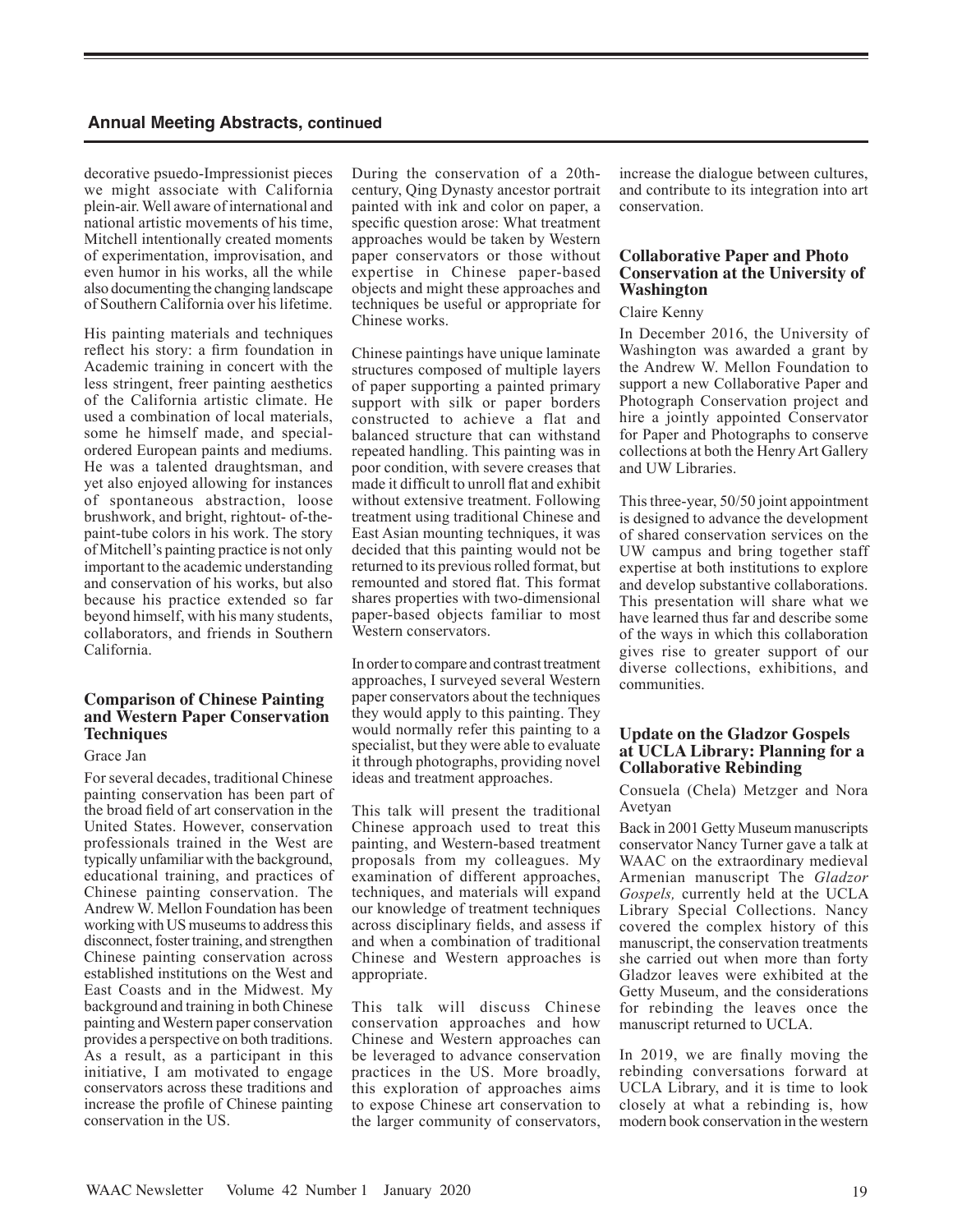world has framed the act of rebinding, and what collaborative rebinding plans might work for a book that is part of an active faith tradition. The rebinding work is still in the planning stages, and I invite the WAAC community to share their ideas. The thinking behind this rebinding effort will be shared from the perspective of a book conservator and from the perspective of a librarian who is also active in the Armenian Community of Los Angeles.

# **Let's Stick Together! Group Consolidation Projects at the Huntington**

#### Kristi Westberg

In 2016 Debora D. Mayer and Alan Puglia gave a talk at the AIC annual meeting titled, "The Challenge of Scale: Treatment of 160 Illuminated Manuscripts for Exhibition." For the last three years the Preservation team at The Huntington have used their framework to carry out group consolidation projects on medieval manuscripts.

During our most recent project we were faced with areas with silver leaf as well as powdery green and blue pigments. This led us to work together to figure out the best setup, settings, and concentrations for the application of non-aqueous aerosol consolidants. While this research and testing is ongoing, this presentation aims to share what we have learned so far and invite WAAC members to share and discuss other techniques for consolidating similarly moisture sensitive materials.

# **The Conservation Curiosities of Clyfford Still**

#### Pam Skiles and James Squires

This presentation will share a number of examples of conservation issues with the paintings of Clyfford Still. Still was an originator and leader of Abstract Expressionism, however, he severed ties with the New York art world in 1951, near the zenith of the artistic movement. He retreated to rural Maryland where he finished out his career.

During his life, he created over 1,100 paintings and 2,700 works on paper, most of which were kept in the artist's possession and were never exhibited. The establishment of the Clyfford Still Museum in Denver, Colorado in 2011 has begun to affect change and make his artwork increasingly accessible. In addition to expanded viewership, it has allowed the conservation staff to begin examining, studying, and analyzing a uniquely intact body of work.

Many of the condition issues seen in the collection stem from the artist's working method and also pose challenges to interpreting artist's intent. Other intriguing issues have unknown origins and are the focus of ongoing research. Additionally, conservation activities must take into account developing curatorial scholarship, determine acceptable aging characteristics for little known abstract works of art, and the role the conservator plays in the interpretation and presentation of these artworks.

#### **Photogrammetric Imaging as a Tool for the Condition Recording of Outdoor Public Murals**

Samantha Emmanuel and Kiernan Graves

Condition recording is one of the fundamental aspects of documentation for conservation interventions. Graphically annotated images are a useful tool for mapping and understanding patterns of deterioration. They serve as a record for treatment and are useful for monitoring the condition of an artwork over time. However, graphic documentation (GraDoc) can be problematic, as it requires the creation of accurate basemaps; methods of recording data are subjective, imprecise, and subject to human error; and, the type and severity of condition phenomena is open to interpretation.

An improvement to this type of GraDoc has been the addition of Visual or Illustrated Glossaries, in order to reduce misinterpretation and improve consistency of condition vocabulary. Still, this approach is time-consuming and often not within the scope of work. Nevertheless, accurate and detailed condition reporting for large murals is paramount, as conditions manifest on a micro-scale and can vary considerably across an artwork. Additionally, it also informs treatment and maintenance decisions.

The Market Street Railway mural is a much beloved community mural in the Mission District of San Francisco, painted by local muralist Mona Caron in 2003-2004. After 13 years in an unmitigated exterior environment, ongoing deterioration and damage were visible across the entire surface of the mural.

The most pervasive issues were widespread cracking, severe flaking/ tenting, complete loss of the acrylic paint layers, extensive fading, and graffiti. Previous condition surveys had graphically notated conditions onto an image of the mural captured soon after completion. However, this method presented difficulties in recording phenomena to scale and recording the severity of conditions in three dimensions.

The primary aim was to obtain a current image of Market Street Railway to use as a basemap. Another objective was to create an accurate record of condition to be used for monitoring and maintenance after completion of the conservation treatment.

To resolve these issues, the decision was made to create a high resolution basemap using close-range photogrammetry. A series of overlapping high resolution images of the mural was captured, and using structure-frommotion photogrammetric processing (Agisoft Photoscan) the output was a highresolution digital orthophoto—a color corrected, rectified, uniform-scale image.

After processing, the orthophoto revealed/documented precisely the extent and severity of the condition of the entire mural in the image. These images were used as basemaps to graphically map select condition issues of the entire surface and record conservation **treatments**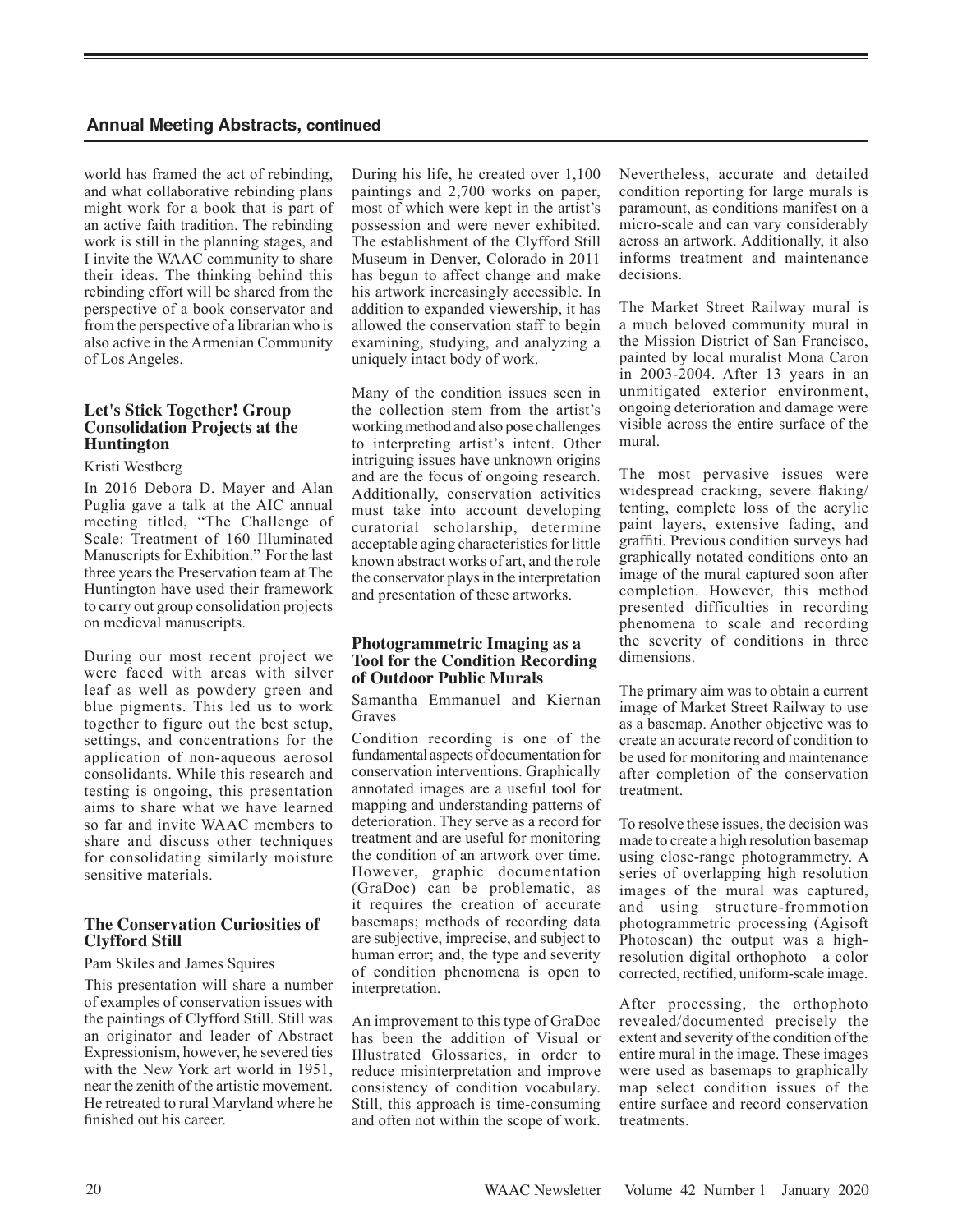Photogrammetric imaging allowed the capture of a three-dimensional surface in a two-dimensional format, reproducing in high resolution both the pictorial image and the irregular surface topography without distortion. This is advantageous for conservators working on large architectural surfaces with limited access and project time constraints. The resulting orthophotos allow for full condition assessments of the surface and greater accuracy in mapping condition. Furthermore, the image capture/processing methodology is reproducible, where in addition to providing a visual record of condition before and after treatment, the process can be repeated so that change can be monitored over time.

# **A New Method for the Identification of Wood by Chemical Analysis**

Arlen Heginbotham, Madeline Corona, Jessica Chasen, and Michael R. Schilling

Wood species identification is important in cultural heritage research because it provides essential information about the materials and techniques used by artists to create objects of art, provides clues to historians about trade routes, and guides conservators in the selection of suitable replacements for damaged pieces of wooden objects. Examination of anatomical features in thin cross sections is the established method for identifying wood genus and/or species, and practitioners have access to well established databases to aid in their efforts.

However, not all species can be differentiated by this method (for instance, pine, ebony, and rosewood are problematic), and it takes much time and practice to develop the required expertise. An alternative to wood anatomy is chemotaxonomy, in which wood species are identified on the basis of compounds originating from secondary metabolites that are unique to each species. Recent studies have focused on identifying a particular wood species (such as Dalbergia) to provide diagnostic support for the Convention on International Trade in Endangered

Species (CITES), but none address the larger goal of developing a viable chemotaxonomic alternative to wood anatomy.

This paper presents a novel method (nicknamed MOXI; MOlecular Xylem Identification) for conducting wood identification based on chemical analysis using thermal desorption pyrolysis gas chromatography/mass spectrometry (TD-Py-GC/MS) to analyze volatile fractions and thermal decomposition products from finely divided wood samples. This method has several advantages over traditional anatomical identification including a significantly reduced sample size (0.3 mg of powder vs. more than 40 mg for traditional thin anatomical sections) and increased ease of sampling. The method also shows promise for successfully discriminating between species that are not separable by anatomical methods.

The use of an established analytical technique that is widely found in conservation science laboratories should make this method readily accessible to many researchers in the cultural heritage sector. The use of user-friendly and commercially available software for the evaluation of the GC/MS data also makes it possible to develop a reference database that can be easily shared and referenced by collaborating researchers. In a preliminary study, two reference specimens of each of 62 wood species commonly found in decorative arts collections were analyzed with the optimized TD-GC/MS method.

The resulting chromatograms and integrated mass spectra were compiled in a reference library. The method was validated by analyzing samples taken from 17th – 19th century objects within the J. Paul Getty Museum collection and comparing the results to identifications made through traditional anatomical study. All of the samples were correctly identified through the combined use of software called F-Search (from Frontier Laboratories, a program originally developed for polymer identification) and specific comparison of distinctive phytochemical compounds identified by the analysis.

# **Is Quantatative XRF of Historic Copper Alloys Possible?**

Arlen Heginbotham

Energy dispersive X-ray fluorescence spectroscopy (ED-XRF) is a method of elemental analysis that has numerous advantages for the study of cultural heritage materials. It is rapid, nondestructive, and capable of simultaneous multi-element analysis. In the last 15 to 20 years, miniaturization and mass production have made the technique widely available to the scientific and conservation laboratories of many arts and heritage institutions.

Although the generation of an XRF spectrum is a straightforward undertaking, the conversion of an XRF spectrum to an accurate quantitative estimate of elemental composition is an extremely challenging undertaking.

As a result, the collaborative study of large classes of objects is hindered by poor interlaboratory reproducibility. This flash talk addresses the collaborative application of XRF to the study of historic copper alloy artifacts with a particular focus on French gilt bronzes of the seventeenth through twentyfirst centuries. The results of an early interlaboratory round robin study are presented to demonstrate that without the benefit of a well-designed, shared, calibration protocol, interlaboratory reproducibility for XRF analysis of historic copper alloys can be expected to be dismal.

A detailed calibration protocol has been developed, relying of a new set of certified reference standards and the use of freely available open-source software for spectral analysis. A second interlaboratory study, using a wide variety of instruments in use by cultural heritage institutions, demonstrates the dramatic improvements in reproducibility that may be expected by following the protocol.

Finally, the potential benefits of collaborative study using the proposed protocol are highlighted by applying machine learning techniques to a large reference dataset of French gilt bronze